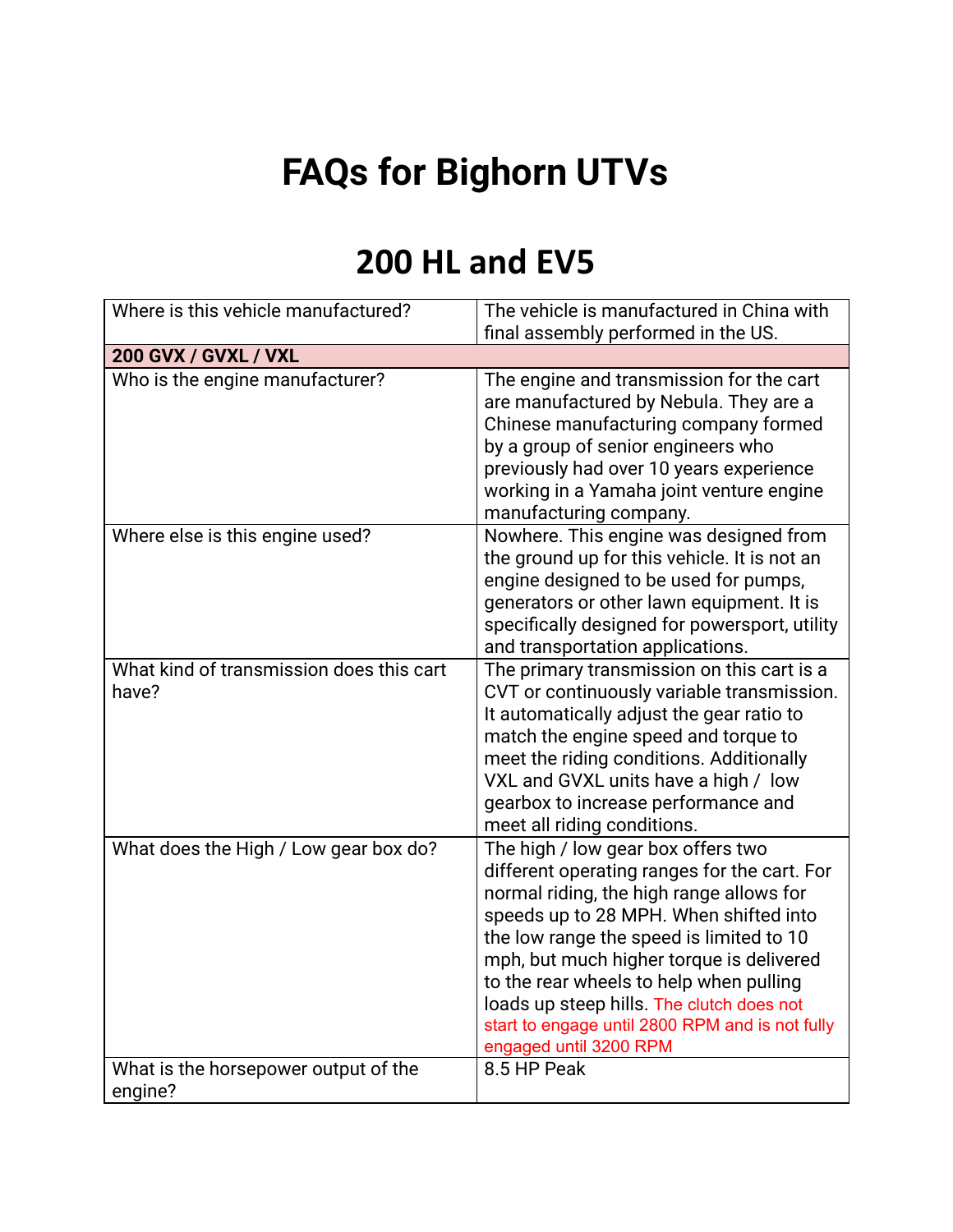| What kind on gasoline do I need to use?          | 93 Octane ethanol free gas is<br>recommended for best performance. If you          |
|--------------------------------------------------|------------------------------------------------------------------------------------|
|                                                  | must use ethanol fuel, make sure to add a                                          |
|                                                  | fuel treatment specifically designed for                                           |
|                                                  | ethanol fuels.                                                                     |
| What kind of engine oil should I use?            | A standard automotive grade engine oil in                                          |
|                                                  | 10W30 or 10W40 will work best.                                                     |
| What kind of oil is used in the gearbox?         | Standard 80W90 gear lube is required.                                              |
| Is there oil or other lubricant used in the      | No. No oil or lubrication is required.                                             |
| <b>CVT</b> transmission?                         |                                                                                    |
| <b>EV5 Electric UTV / Golf Cart</b>              |                                                                                    |
| What is the horsepower of the electric<br>motor? | 7 HP steady state 13.5 HP peak                                                     |
| What is the operating range of the electric      | About 35 - 40 miles depending on load and                                          |
| cart between charging the batteries?             | operating conditions.                                                              |
| What kind of battery charger do I need?          | The cart comes with an onboard smart                                               |
|                                                  | battery charger installed.                                                         |
| How long does it take to recharge the            | If the battery charge is low, it will recharge                                     |
| batteries?                                       | to 80% in about 3 hours. It takes 8 hours to                                       |
|                                                  | fully recharge the batteries.                                                      |
| What kind of batteries does this cart use        | The cart uses 5 pieces of 12 volt 100 amp                                          |
| and what do I need to do to maintain             | hour sealed maintenance free AGM                                                   |
| them?                                            | batteries. The only required maintenance                                           |
|                                                  | is to properly recharge the batteries when                                         |
|                                                  | needed.                                                                            |
| <b>Accessories</b>                               |                                                                                    |
| Are both the gas and electric version            | Yes. Both versions share the same basic                                            |
| available with either the dump bed or rear       | chassis so the dump bed and rear facing                                            |
| seats?                                           | passenger seats may be used in either                                              |
|                                                  | application. The vehicle can be ordered to                                         |
|                                                  | meet your needs. Also, since the parts are                                         |
|                                                  | interchangeable, you can order a seat kit or<br>dump bed kit as an accessories and |
|                                                  | change back and forth to meet your needs.                                          |
|                                                  | The swap will take about 30-60 minutes                                             |
|                                                  | and can be done with a few basic hand                                              |
|                                                  | tools.                                                                             |
| Can I haul a trailer?                            | Yes. All units come with a 2 in Hitch                                              |
|                                                  | Receiver in the back. Carts with rear seats.                                       |
|                                                  | require taking off the rear seat (5-10                                             |
|                                                  | minutes) in order to expose the hitch                                              |
|                                                  | receiver.                                                                          |
| Can I add a winch if I wanted to?                | Yes. All units come with a front                                                   |
|                                                  | winch-mount.                                                                       |